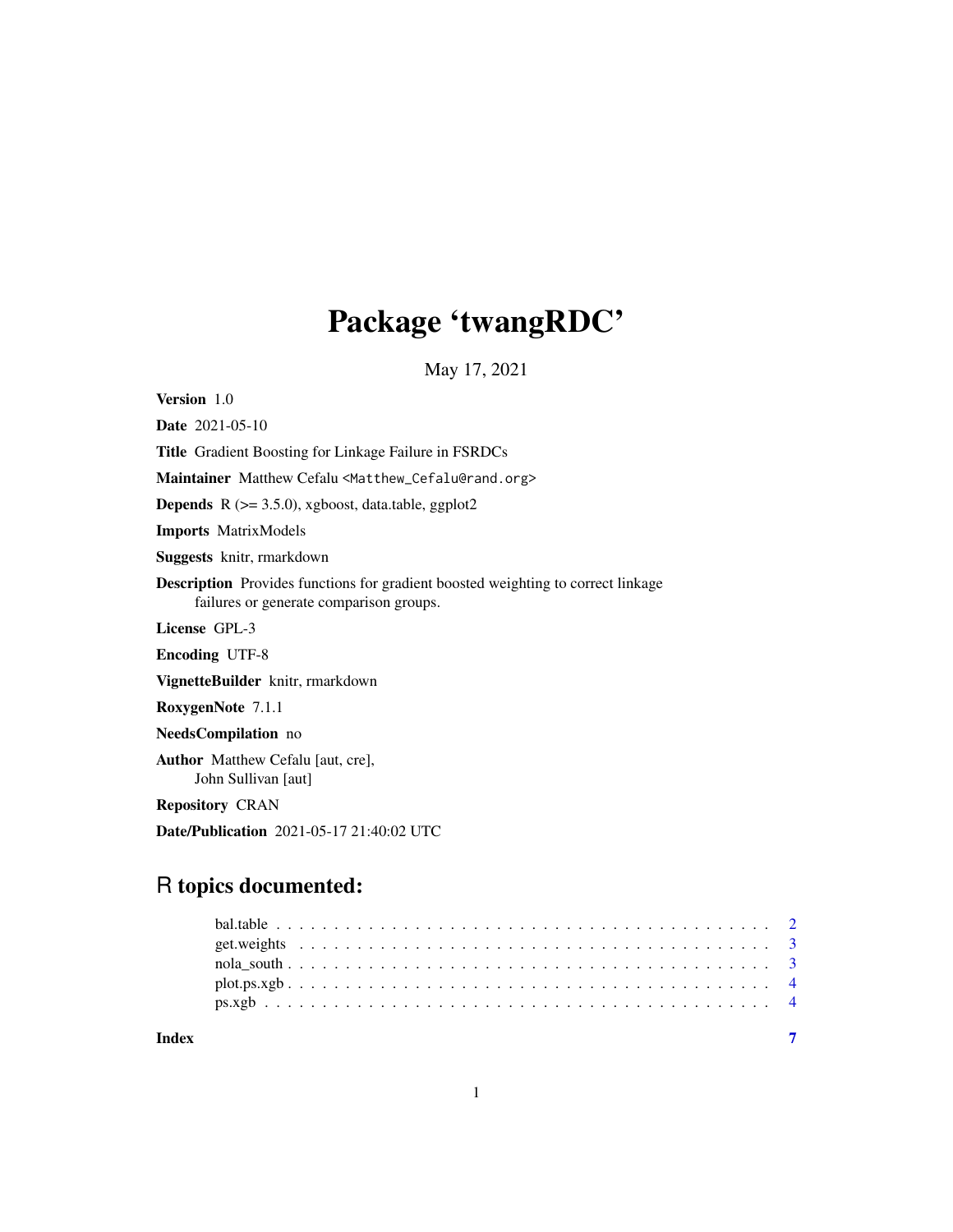<span id="page-1-0"></span>

## Description

bal.table calculates balance tables from a ps.xgb object

#### Usage

```
bal.table(
 x,
 type = "overall",
 n = 10,
 decreasing = TRUE,
 which.sort = "adj",
  include.var = FALSE
)
```
## Arguments

| $\mathsf{x}$ | A ps. xgb object.                                                                                                                                                                                                     |
|--------------|-----------------------------------------------------------------------------------------------------------------------------------------------------------------------------------------------------------------------|
| type         | An optional character string requesting if balance should be summarized overall<br>("overall") or by strata ("strata"). Default: "overall".                                                                           |
| n            | An integer specifying the number of rows to print in the balance table. Default:<br>10.                                                                                                                               |
| decreasing   | A logical value indicating if the balance table should be sorted in increasing or<br>decreasing order.                                                                                                                |
| which.sort   | An optional character string indicating if the balance table should be sorted by<br>the adjusted ("adj") or unadjusted ("unadj") absolute standardized differences.<br>Default: "adj".                                |
| include.var  | A logical value indicating if the variable corresponding the the maximum ab-<br>solute standardized difference within strata should be included in the balance<br>table. Only valid when strata=TRUE. Default: FALSE. |

## Value

Returns a table.

#### Examples

# See vignette for examples.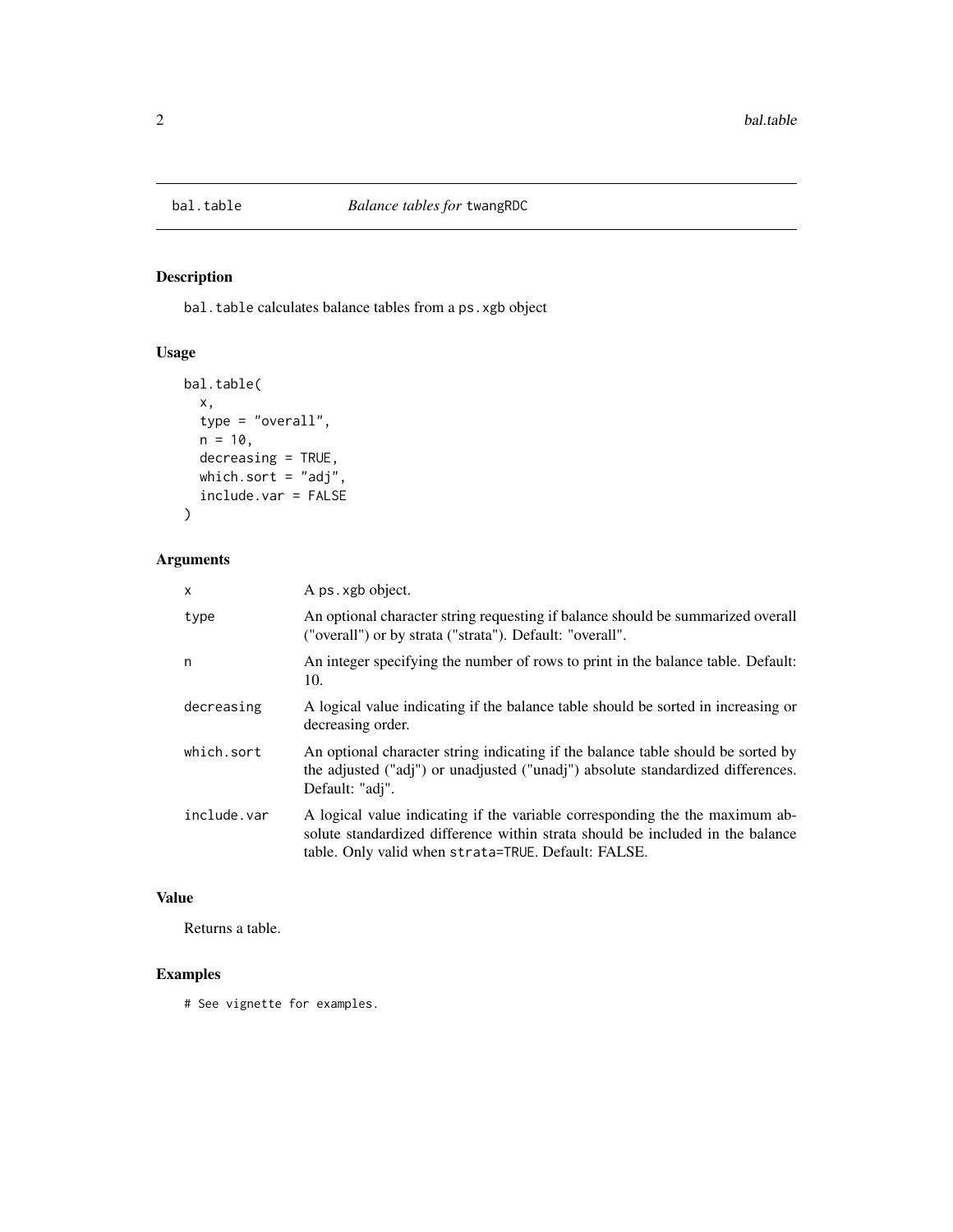<span id="page-2-0"></span>

#### Description

Extracts weights from a ps.xgb object, output with the unique identifier for easy merging.

#### Usage

```
get.weights(x)
```
#### Arguments

x An object of class [ps.xgb](#page-3-1)

#### Value

Returns a data frame.

#### Examples

# See vignette for examples.

## nola\_south *An example FSRDC dataset*

## Description

See vignette for detailed description of the data.

#### Usage

data(nola\_south)

#### Format

A data frame

- tract\_id\_str. Census tract identifier
- metarea. metropolitan area
- c00\_age12. categorical variable for age
- c00\_sex. sex
- c00\_race. categorical variable for race
- c00\_nphu. number of persons in housing unit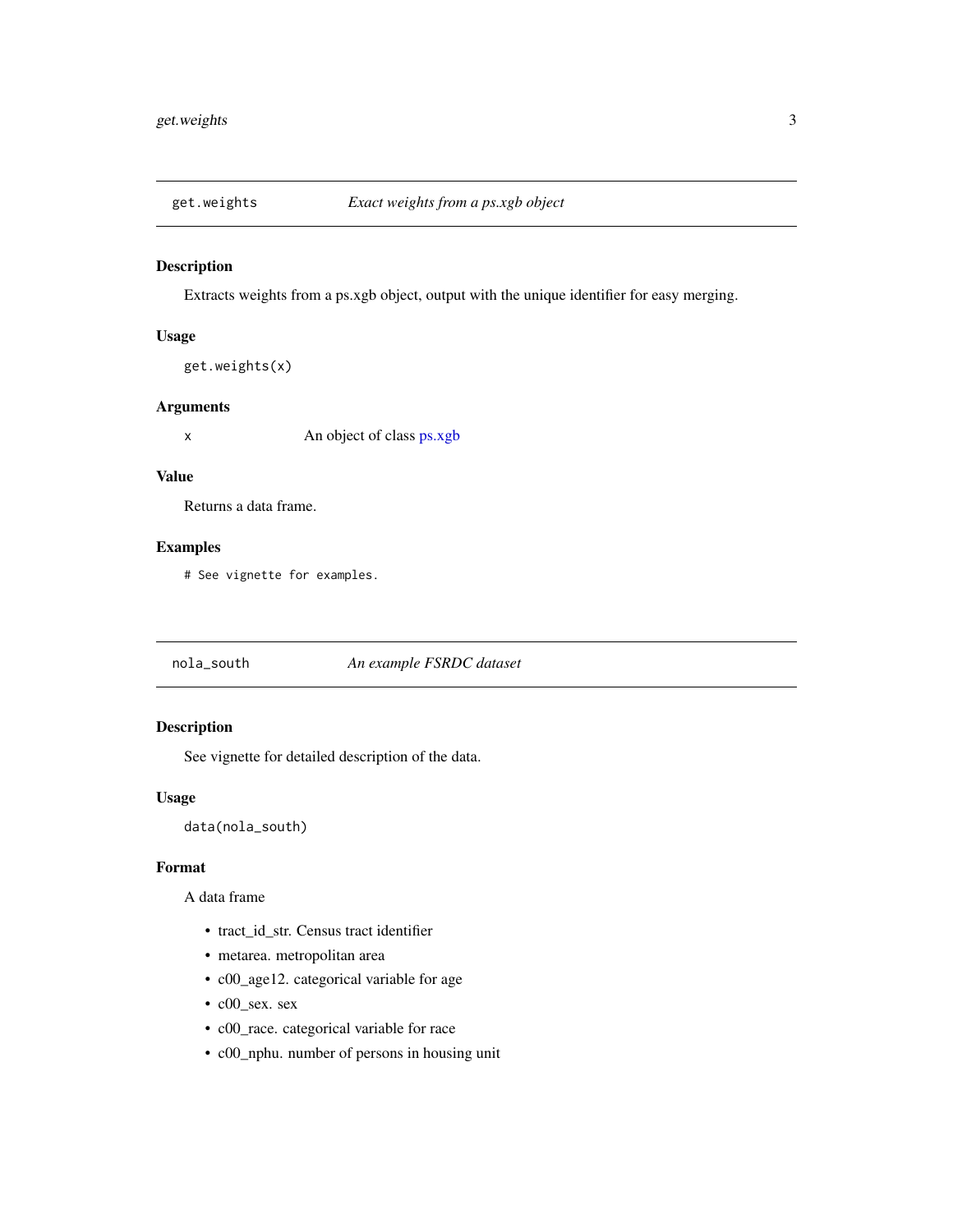- hhid. household identifier
- sim\_pik. indicator of PIK assignment
- nola\_rec. indicator of record from Orleans Parish
- id. individual identifier

A data frame with 18396 rows and 10 variables

#### plot.ps.xgb *Plot for a ps.xbg object*

#### Description

ps.xgb.plot produces a figure showing the balance criteria by iteration for a ps.xgb object.

#### Usage

```
## S3 method for class 'ps.xgb'
plot(x, \ldots)
```
#### Arguments

|          | An object of class ps.xgb                 |
|----------|-------------------------------------------|
| $\cdots$ | Arguments to be passed to other functions |

#### Value

Returns a [ggplot](#page-0-0) object.

#### Examples

# See vignette for examples.

<span id="page-3-1"></span>ps.xgb *Gradient boosted propensity score estimation*

#### Description

ps.xgb calculates propensity scores using gradient boosted logistic regression and diagnoses the resulting propensity scores using a variety of methods

<span id="page-3-0"></span>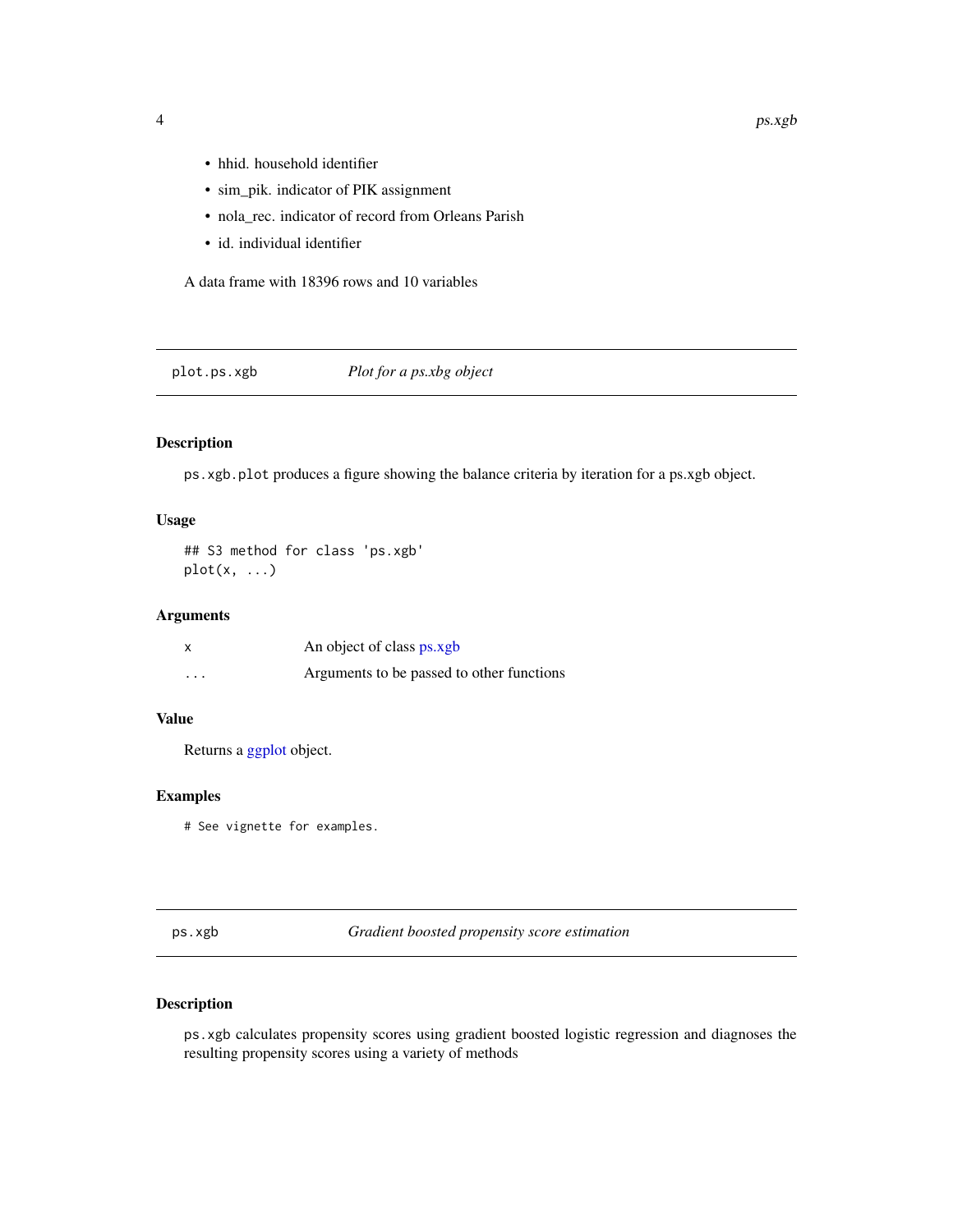<span id="page-4-0"></span> $p$ s.xgb  $5$ 

## Usage

```
ps.xgb(
  formula = formula(data),
  strata = NULL,
  data,
  params,
  file = NULL,
  max.steps = Inf,
  iters.per.step = 100,
  id.var,
  min.iter = 1000,
  min.width = NULL,
  verbose = TRUE,
  save.model = FALSE,
  weights = NULL,
  linkage = TRUE
\mathcal{L}
```
## Arguments

| formula        | An object of class formula: a symbolic description of the propensity score model<br>to be fit with the treatment indicator on the left side of the formula and the<br>variables to be balanced on the right side. |
|----------------|-------------------------------------------------------------------------------------------------------------------------------------------------------------------------------------------------------------------|
| strata         | An optional factor variable identifying the strata. If specified, balance is opti-<br>mized within strata.                                                                                                        |
| data           | A dataset.                                                                                                                                                                                                        |
| params         | xgboost parameters.                                                                                                                                                                                               |
| file           | An optional character string naming a file to save intermediate results.                                                                                                                                          |
| max.steps      | An integer specifying the maximum number of steps to take. Note that max. steps*iters.per.step<br>must be greater than or equal to min. iter. Default: Inf.                                                       |
| iters.per.step | An integer specifying the number of iterations to add to the model at each step<br>of algorithm. Note that max.steps*iters.per.step must be greater than or<br>equal to min. iter. Default: 100.                  |
| id.var         | A variable that uniquely identifies observations.                                                                                                                                                                 |
| min.iter       | An integer specifying the minimum number of iterations before checking for<br>convergence. Note that max.steps*iters.per.step must be greater than or<br>equal to min. iter. Default: 1000.                       |
| min.width      | An integer specifying the minimum number of iterations between the current<br>number of iterations and the optimal value. Default: 5*iters.per.step.                                                              |
| verbose        | A logical value indicating if the function should update the user on its progres<br>Default: TRUE.                                                                                                                |
| save.model     | A logical value indicating if the xgboost model be saved as part of the output<br>object. Default: FALSE.                                                                                                         |
| weights        | An optional variable that identifies user defined weights to be incorporated into<br>the optimization.                                                                                                            |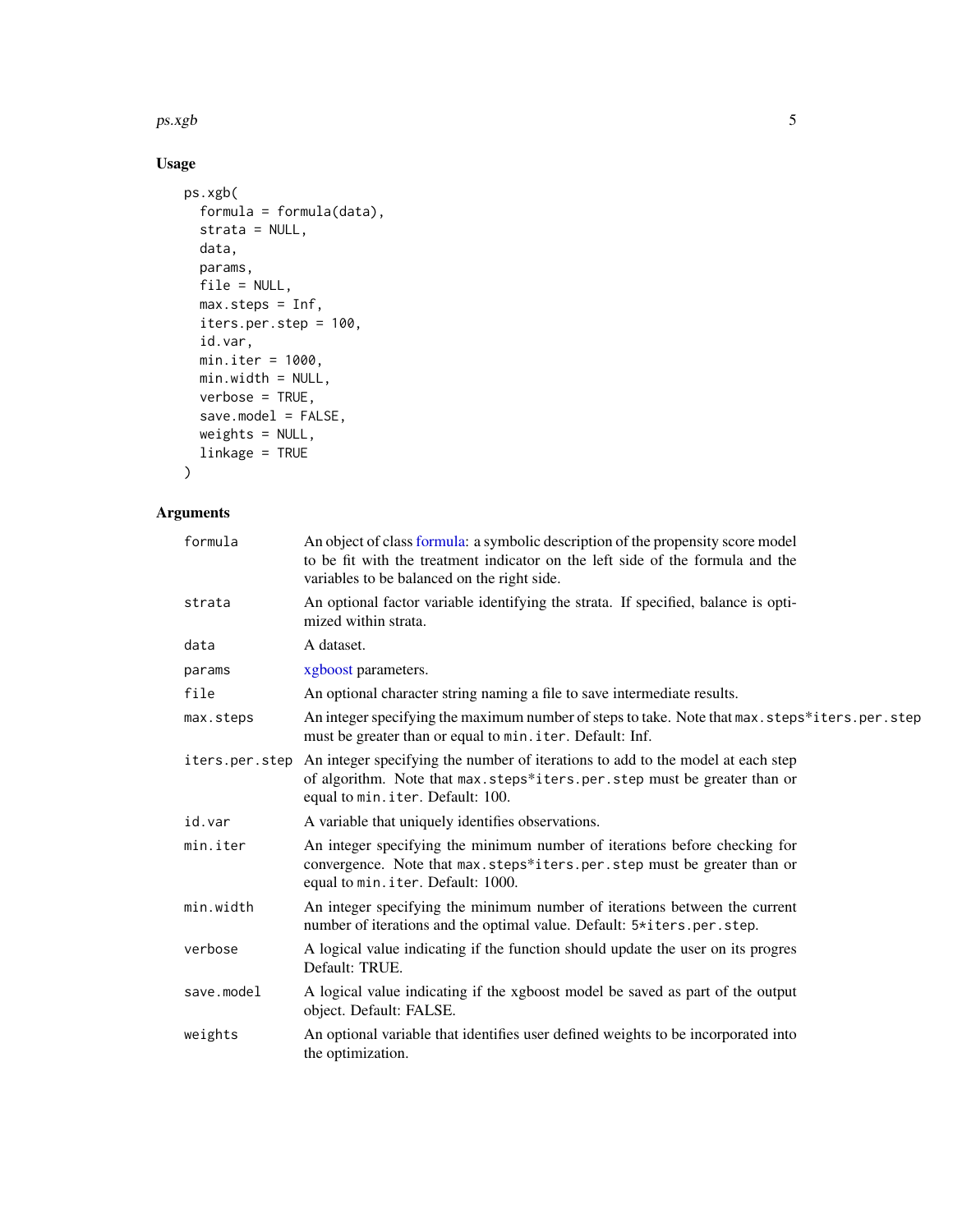<span id="page-5-0"></span>linkage An indicator of whether the weighting should be for linkage failure (or nonresponse) versus comparison group construction. A value of TRUE requests weighting to account for linkage failure, while a value of FALSE requests weighting for comparison group construction. Default: TRUE.

#### Value

Returns an object of class ps.xgb, a list containing

- bal.tab A table summarizing the balance at the optimal number of iterations.
- es A table summarizing the standardized differences within strata at the optimal number of iterations.
- es.max A table summarizing the maximum absolute standardized difference by strata.
- es.meanA table summarizing the mean absolute standardized difference by strata.
- iter.per.step Saves the value of iters.per.step specified by the user.
- opt.iter The optimal number of iterations.
- strata A list of the strata used in the optimization.
- weight.data A dataset containing the unique ID and the optimal weight for each observation.

#### References

Dan McCaffrey, G. Ridgeway, Andrew Morral (2004). "Propensity Score Estimation with Boosted Regression for Evaluating Adolescent Substance Abuse Treatment", *Psychological Methods* 9(4):403- 425.

#### See Also

#### [twang::ps,](#page-0-0) [xgboost](#page-0-0)

#### Examples

# See the vignette for examples.